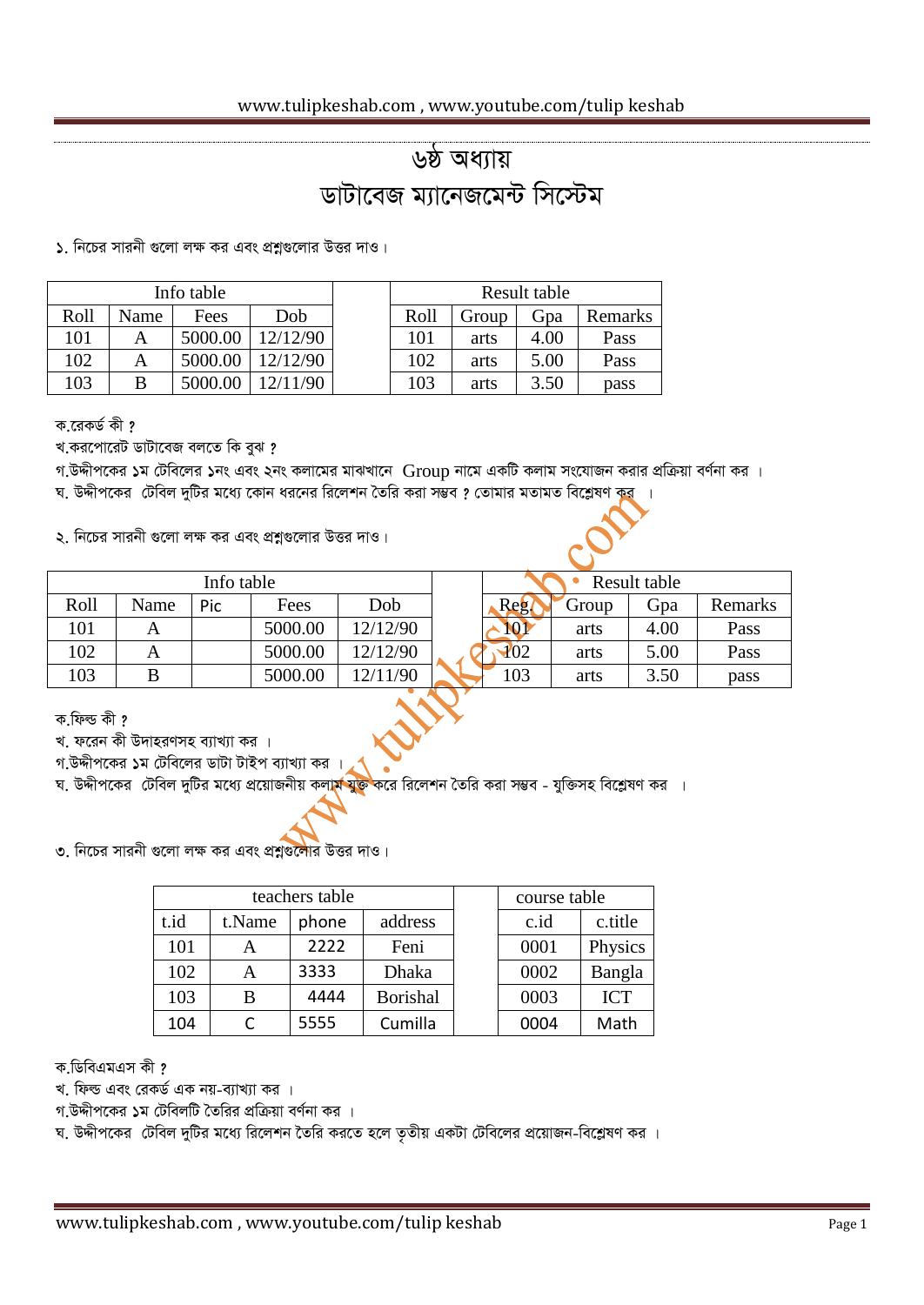$8.$  নিচের সারনী গুলো লক্ষ কর এবং প্রশ্নগুলোর উত্তর দাও।

| teachers table |                          |  |  |  |  |  |
|----------------|--------------------------|--|--|--|--|--|
| id             | phone<br>address<br>Name |  |  |  |  |  |
|                |                          |  |  |  |  |  |

ক.Entity কী ?

খ. sorting এর তুলনায় indexingএ মেমোরী অপচয় বেশী হয়-ব্যাখ্যা কর ।

 $n.$ উদ্দীপকের টেবিলটি তৈরির জন্য প্রয়োজনীয়  $sql$  কোড লিখ।

*N. DÏxc‡Ki †UwejwUi g‡a¨ †iKW© ms‡hvRb Kivi Rb¨ cÖ‡qvRbxq* sql *†KvW wj‡L we‡kølY Ki |*

*৫.* নিচের সারনী গুলো লক্ষ কর এবং প্রশ্নগুলোর উত্তর দাও।

| salary table   |              |        |          |            |  |  |  |  |
|----------------|--------------|--------|----------|------------|--|--|--|--|
| ID             | Name         | Salary | Home     | Joining    |  |  |  |  |
|                |              |        | district | date       |  |  |  |  |
|                |              | 15000  | Feni     | 01.01.2018 |  |  |  |  |
| $\overline{2}$ | B            | 25000  | Dhaka    | 01,01.207  |  |  |  |  |
| 3              | $\mathsf{C}$ | 50000  | Noakhali | 01.01.2002 |  |  |  |  |
|                | D            | 20000  | Cumilla  | 01.01.2016 |  |  |  |  |
|                |              |        |          |            |  |  |  |  |
|                |              |        |          |            |  |  |  |  |

 $\overline{\Phi}$ .Key-Field *की* ?

খ. sorting এর তুলনায় indexing বেশি সুবিধাজনক -ব্যাখ্যা কর্<sub>ব</sub>

*প.উদ্দীপকের টেবিলটির নাম পরিবর্তন করে salary statement করার জন্য প্রয়োজনীয় sql কোড লিখ।* 

*ঘ. উদ্দীপকের টেবিলটিতে যাদের বেতন 25000 এবং 50000 টাকার মধ্যে এবং নিজজেলা ফেনী তাদের ID,Name,Joining date দেখার* জন্য প্রয়োজনীয় sql কোড লিখে বিশ্লেষণ কর ।

*৬.* নিচের সারনী গুলো লক্ষ কর এবং প্রশ্নগুলোর উত্তর

| salary table   |        |        |          |            |  |  |
|----------------|--------|--------|----------|------------|--|--|
| ID             | Name   | Salary | Home     | Joining    |  |  |
|                |        |        | district | date       |  |  |
| 1              | ariful | 15000  | Feni     | 01.01.2018 |  |  |
| $\overline{2}$ | asadul | 25000  | Feni     | 01.01.2017 |  |  |
| 3              | amirul | 50000  | Feni     | 01.01.2002 |  |  |
| 4              | Abdul  | 20000  | Feni     | 01.01.2016 |  |  |

क. Composit primery key की ?

খ. দুটি টেবিলের মধ্যে রিলেশন তৈরীর প্রধান দুটি শর্ত লিখ**।** 

 $\eta$ . উদ্দীপকের টেবিলটিতে Phone no. নামে নতুন একটি কলাম সংযোজন করার জন্য প্রয়োজনীয়  $\mathrm{sql}$  কোড লিখ।

*N. DÏxc‡Ki †UwejwU‡Z hv‡`i †eZb* 15000 *Ges* 50000 *UvKvi g‡a¨ Ges wbR‡Rjv †dbx Zv‡`i bv‡gi DaŸ©µgvbymv‡i*   $ID$ , Name, Joining date দেখার *জন্য প্র*য়োজনীয় sql কোড লিখে বিশ্লেষণ কর ।